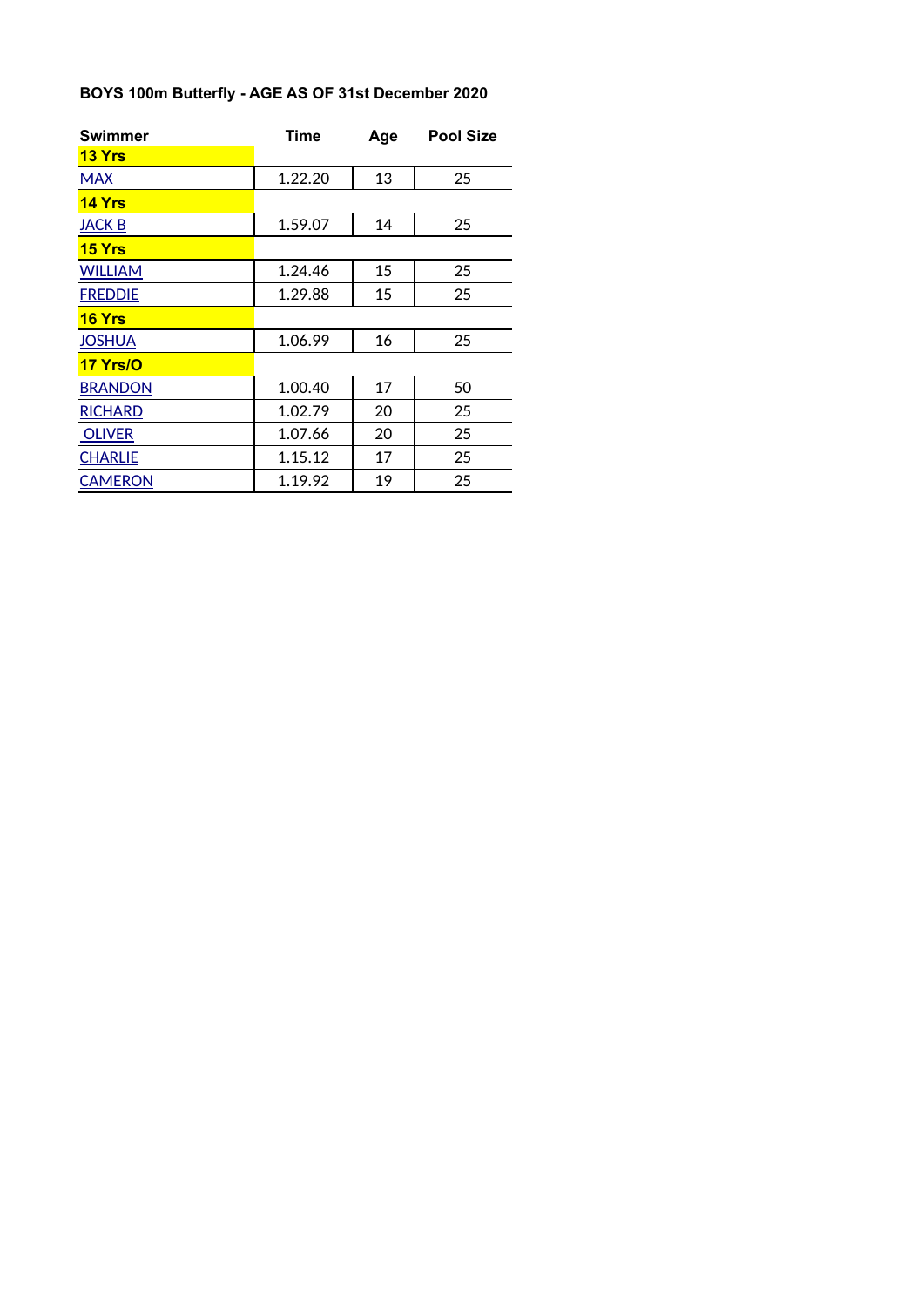# **GIRLS 100m Butterfly - AGE AS OF 31st December 2020**

| <b>Swimmer</b>      | <b>Time</b> | Age | <b>Pool Size</b> |
|---------------------|-------------|-----|------------------|
| <b>13 Yrs</b>       |             |     |                  |
| <b>KARA</b>         | 1.26.55     | 13  | 25               |
| <b>FAITH</b>        | 1.28.26     | 13  | 25               |
| <b>MADISON</b>      | 2.04.79     | 13  | 25               |
| 14 Yrs              |             |     |                  |
| <b>KAYLA</b>        | 1.16.21     | 14  | 25               |
| <b>LILY B</b>       | 1.24.62     | 14  | 25               |
| <b>16 Yrs</b>       |             |     |                  |
| <b>MYA</b>          | 1.11.12     | 16  | 25               |
| <b>LILY</b>         | 1.11.17     | 16  | 25               |
| <b>GRACE</b>        | 1.11.65     | 16  | 25               |
| ileoni              | 1.17.79     | 16  | 25               |
| <b>AMELIA</b>       | 1.43.70     | 16  | 25               |
| <b>JULIA</b>        | 1.44.47     | 16  | 25               |
| <b>17 Yrs /O</b>    |             |     |                  |
| <b>CALLIE - ANN</b> | 1.06.20     | 20  | 25               |
| <b>LEIGHA</b>       | 1.08.72     | 23  | 25               |
| <b>JODIE</b>        | 1.12.45     | 22  | 25               |
| <b>MATILDA</b>      | 1.14.44     | 18  | 25               |
| <b>POLLY</b>        | 1.17.65     | 19  | 25               |
| <b>TIERNEY</b>      | 1.28.30     | 19  | 25               |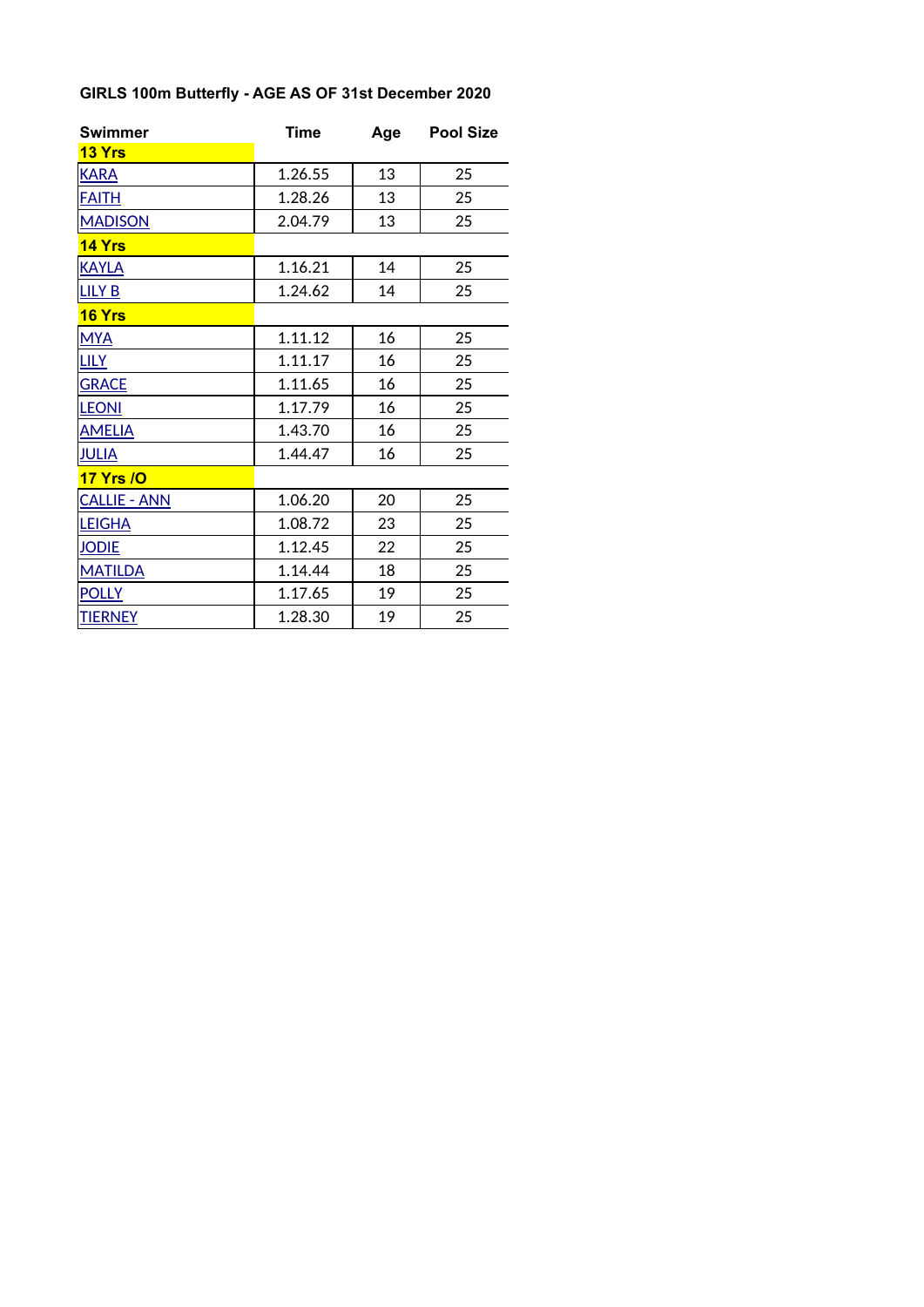#### **Swimmer Time Age Pool Size 11 Yrs /U 12 Yrs**  $2.05.43$  12 25 **13 Yrs**  $1.28.12$  13 25 **15 Yrs**  $1.18.24$  | 15 | 25  $1.23.80$  15 25  $1.28.46$  15 25  $1.35.75$  15 25 **16 Yrs**  $1.04.34$  16 25  $1.18.62$  16 25 **17 Yrs/O** 58.74 17 25  $1.00.14$  | 20 | 25  $1.05.97$  | 23 | 25  $1.07.91$  29 25  $1.07.77$  | 19 | 25  $1.10.73$  | 20 | 25  $1.18.55$  17 25 **[JACK](https://www.swimmingresults.org/individualbest/personal_best.php?back=individualbestname&mode=A&name=marsh&tiref=1236132)** [MAX](https://www.swimmingresults.org/individualbest/personal_best.php?back=individualbestname&mode=A&name=beavington&tiref=1105007) [WILLIAM](https://www.swimmingresults.org/individualbest/personal_best.php?back=individualbestname&mode=A&name=fitzpatrick&tiref=971344) [FREDDIE](https://www.swimmingresults.org/individualbest/personal_best.php?back=individualbestname&mode=A&name=dolman&tiref=772614) **[JAMES](https://www.swimmingresults.org/individualbest/personal_best.php?back=individualbestname&mode=A&name=pieri&tiref=1211857) [FRAISER](https://www.swimmingresults.org/individualbest/personal_best.php?back=individualbestname&mode=A&name=BECKHAM&tiref=835870) [JOSHUA](https://www.swimmingresults.org/individualbest/personal_best.php?back=individualbestname&mode=A&name=baar&tiref=1147672)** [JOE](https://www.swimmingresults.org/individualbest/personal_best.php?back=individualbestname&mode=A&name=rowbottom&tiref=1144401) **[BRANDON](https://www.swimmingresults.org/individualbest/personal_best.php?back=individualbestname&mode=A&name=HARRIS&tiref=729530) [RICHARD](https://www.swimmingresults.org/individualbest/personal_best.php?back=individualbestname&mode=A&name=carr&tiref=444517) [DAVID](https://www.swimmingresults.org/individualbest/personal_best.php?back=individualbestname&mode=A&name=carr&tiref=437916)** [TOM](https://www.swimmingresults.org/individualbest/personal_best.php?back=individualbestname&mode=A&name=ALLEN&tiref=177918) **[CAMERON](https://www.swimmingresults.org/individualbest/personal_best.php?back=individualbestname&mode=A&name=kemp&tiref=1104495) OLIVER [CHARLIE](https://www.swimmingresults.org/individualbest/personal_best.php?back=individualbestname&mode=A&name=morris&tiref=852611)**

# **BOYS 100m Backstroke - AGE AS OF 31st December 2020**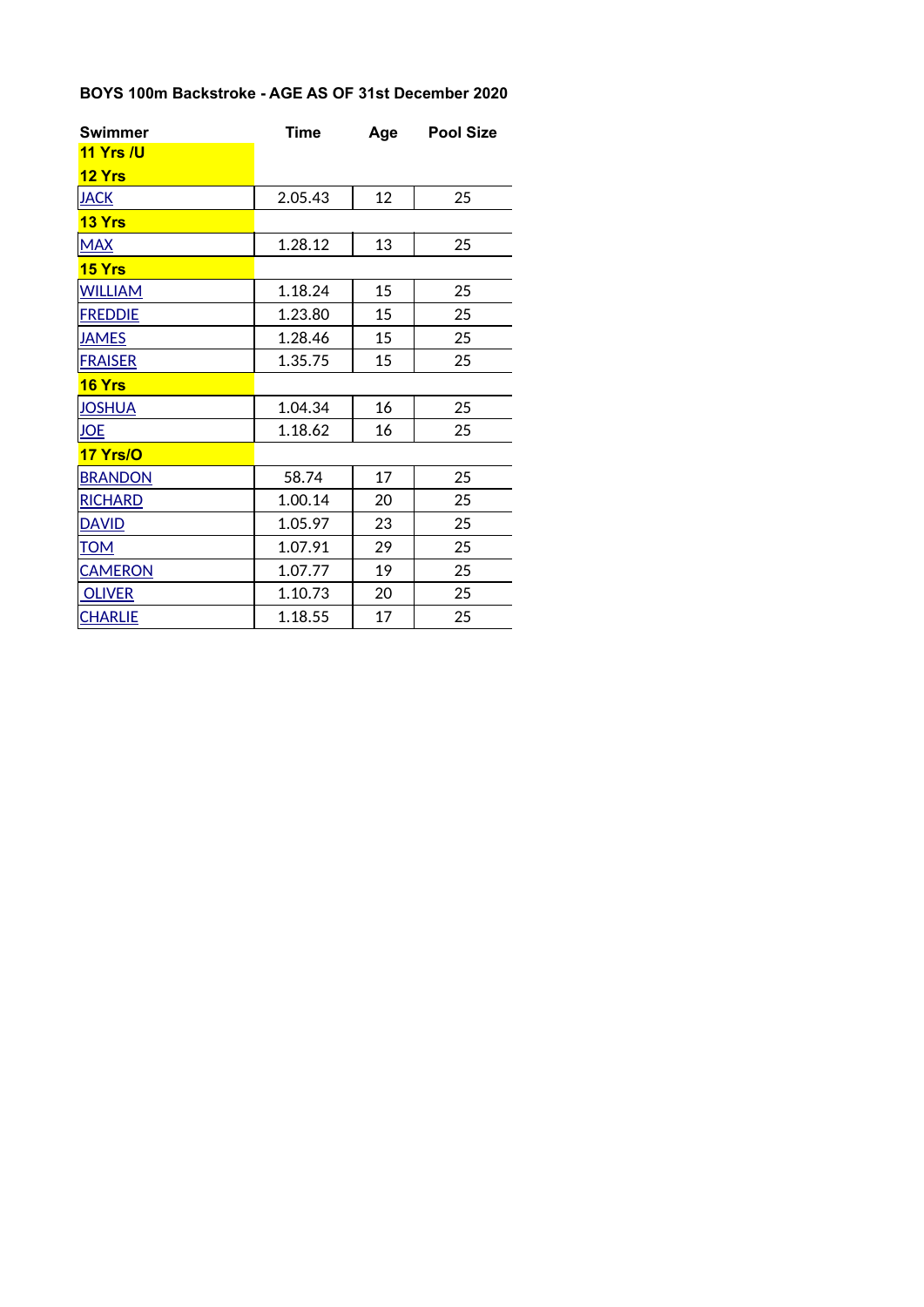# **GIRLS 100m Backstroke - AGE AS OF 31st December 2020**

| <b>Swimmer</b>   | <b>Time</b> | Age | <b>Pool Size</b> |
|------------------|-------------|-----|------------------|
| 11 Yrs/U         |             |     |                  |
| <b>CHLOE-ANN</b> | 1.22.90     | 11  | 25               |
| 12 Yrs           |             |     |                  |
| <b>OLIVIA</b>    | 1.29.74     | 12  | 25               |
| <b>OPHELIA</b>   | 1.34.89     | 12  | 25               |
| <b>HOPE</b>      | 1.44.69     | 12  | 25               |
| 13 Yrs           |             |     |                  |
| <b>KARA</b>      | 1.21.95     | 13  | 25               |
| <b>SOPHIE</b>    | 1.28.31     | 13  | 25               |
| <b>FAITH</b>     | 1.30.32     | 13  | 25               |
| <b>MADISON</b>   | 1.34.31     | 13  | 25               |
| <b>BERRI</b>     | 1.40.23     | 13  | 25               |
| 14 Yrs           |             |     |                  |
| <b>KAYLA</b>     | 1.17.26     | 14  | 25               |
| <b>LILY B</b>    | 1.20.02     | 14  | 25               |
| <b>ALICE</b>     | 1.21.95     | 14  | 25               |
| <b>ERIKA</b>     | 1.39.86     | 14  | 25               |
| 15 Yrs           |             |     |                  |
| <b>TARRYN</b>    | 1.24.30     | 15  | 25               |
| <b>CHLOE R</b>   | 1.45.98     | 15  | 25               |
| 16 Yrs           |             |     |                  |
| <b>LILY</b>      | 1.11.35     | 16  | 25               |
| <b>GRACE</b>     | 1.12.68     | 16  | 25               |
| <b>MYA</b>       | 1.13.60     | 16  | 25               |
| <b>JULIA</b>     | 1.24.18     | 16  | 25               |
| <b>AMELIA</b>    | 1.24.75     | 16  | 25               |
| <b>LEONI</b>     | 1.28.12     | 16  | 25               |
| <b>BETH</b>      | 1.28.34     | 16  | 25               |
| <b>17 Yrs /0</b> |             |     |                  |
| CALLIE - ANN     | 1.09.38     | 20  | 25               |
| <b>LEIGHA</b>    | 1.12.45     | 23  | 25               |
| <b>JODIE</b>     | 1.13.53     | 22  | 25               |
| <b>TIERNEY</b>   | 1.16.56     | 19  | 25               |
| <b>MATILDA</b>   | 1.19.27     | 18  | 25               |
| <b>POLLY</b>     | 1.23.84     | 19  | 25               |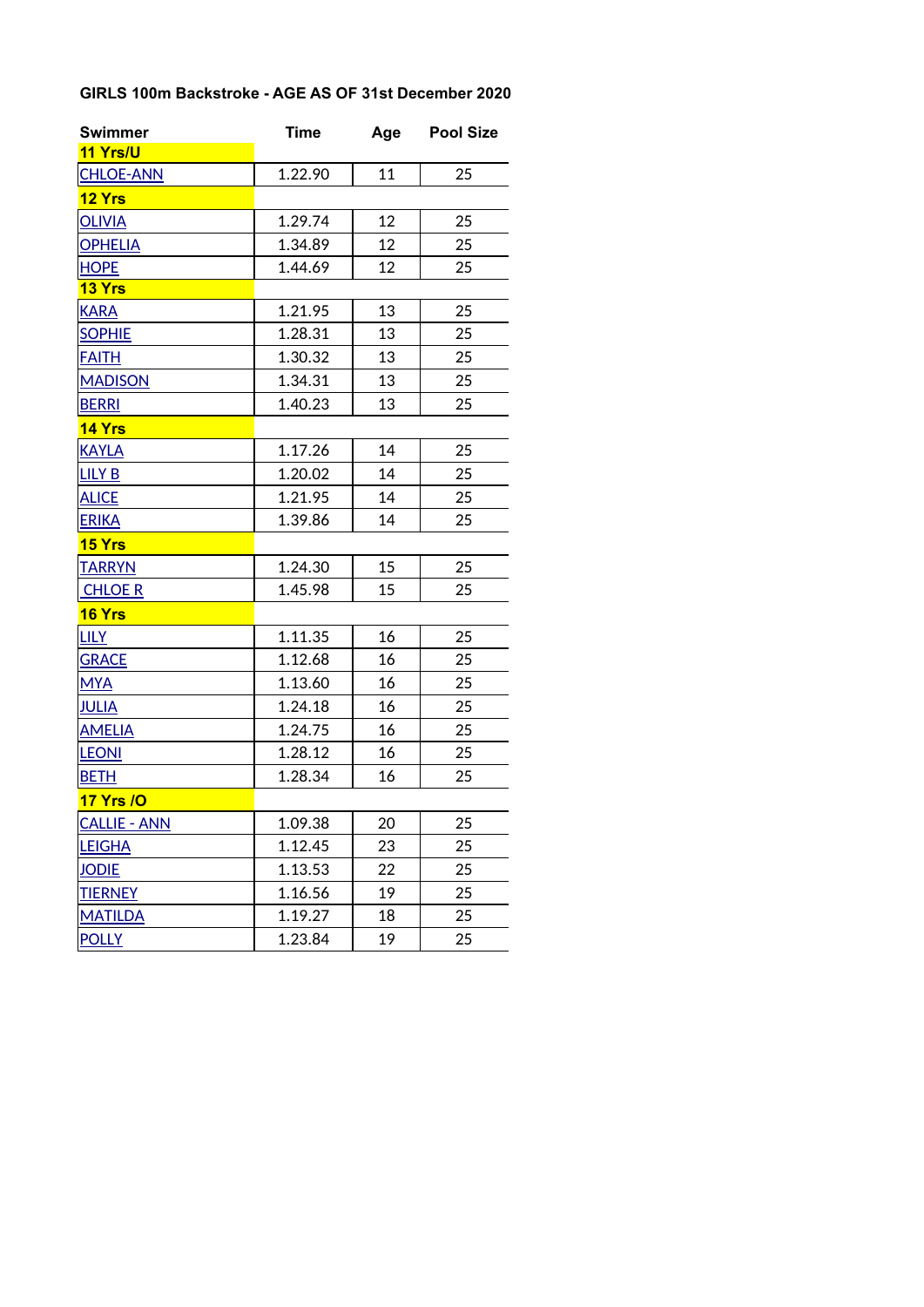| <b>Swimmer</b>    | <b>Time</b> | Age | <b>Pool Size</b> |
|-------------------|-------------|-----|------------------|
| 11 Yrs/U          |             |     |                  |
| 12 Yrs            |             |     |                  |
| <b>JACK</b>       | 2.12.00     | 12  | 25               |
| 13 Yrs            |             |     |                  |
| <b>MAX</b>        | 1.27.61     | 13  | 25               |
| <b>SAMUAL</b>     | 1.45.05     | 13  | 25               |
| <b>CHARILE</b>    | 2.00.55     | 13  | 25               |
| <b>AADHITHYAN</b> | 2.12.14     | 13  | 25               |
| <b>14 Yrs</b>     |             |     |                  |
| <b>JACK B</b>     | 2.01.83     | 14  | 25               |
| <b>15 Yrs</b>     |             |     |                  |
| <b>FREDDIE</b>    | 1.30.16     | 15  | 25               |
| <b>JAMES</b>      | 1.36.73     | 15  | 25               |
| <b>WILLIAM</b>    | 1.41.12     | 15  | 25               |
| <b>FRAISER</b>    | 1.46.24     | 15  | 25               |
| 16 Yrs            |             |     |                  |
| <b>JOSHUA</b>     | 1.16.41     | 16  | 25               |
| <b>JOE</b>        | 1.30.84     | 16  | 25               |
| 17 Yrs/O          |             |     |                  |
| <b>RICHARD</b>    | 1.07.40     | 20  | 25               |
| <b>BRANDON</b>    | 1.07.78     | 17  | 25               |
| <b>CHARLIE</b>    | 1.19.33     | 17  | 25               |
| <b>TOM</b>        | 1.19.73     | 29  | 25               |
| <b>OLIVER</b>     | 1.23.53     | 20  | 25               |
| <b>DAVID</b>      | 1.28.59     | 23  | 25               |

#### **BOYS 100m Breaststroke - AGE AS OF 31st December 2020**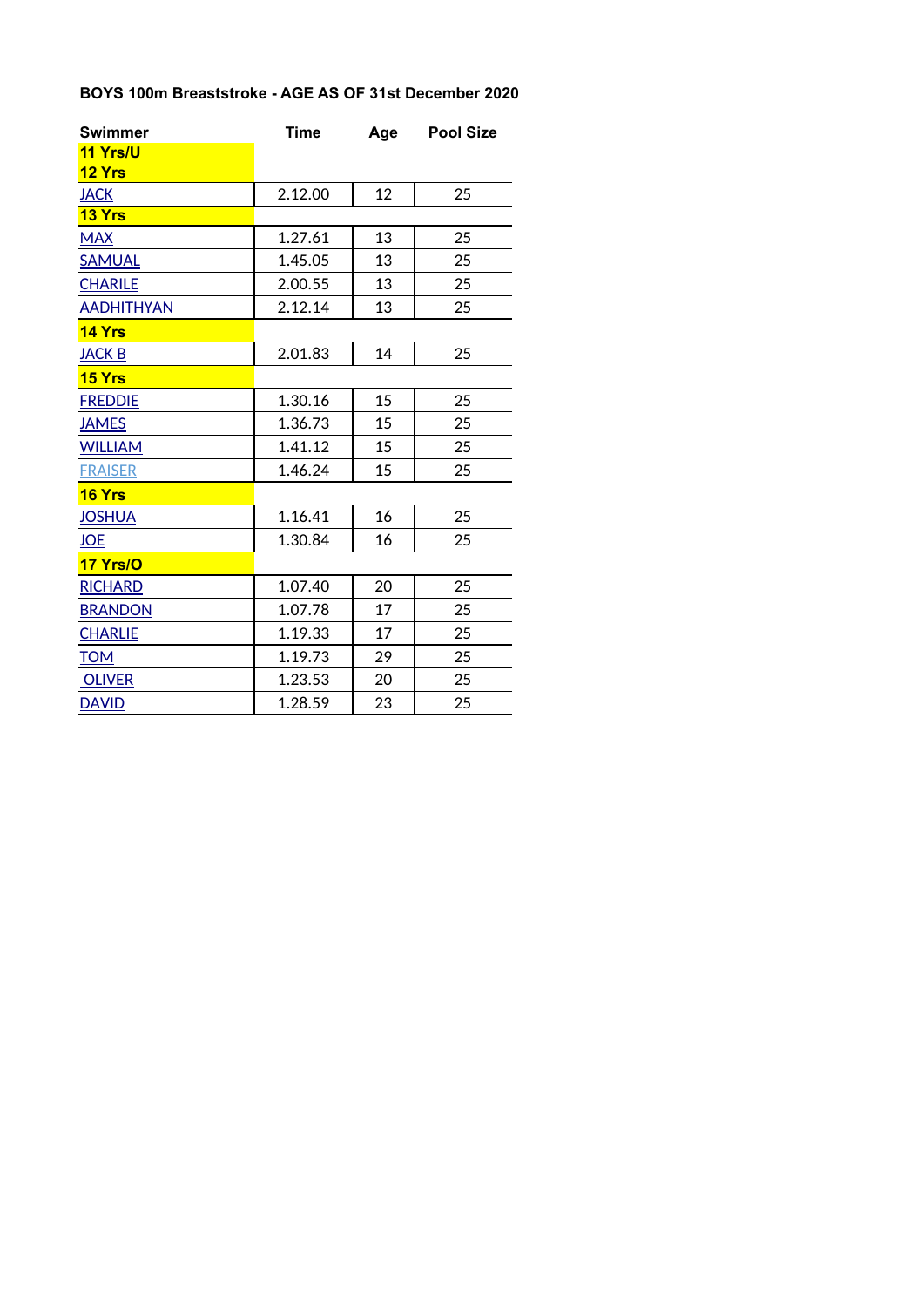# **GIRLS 100m Breaststroke - AGE AS OF 31st December 2020**

| <b>Swimmer</b>      | <b>Time</b> | Age | <b>Pool Size</b> |
|---------------------|-------------|-----|------------------|
| 11 Yrs/U            |             |     |                  |
| <b>VERONICA</b>     | 1.49.40     | 11  | 25               |
| <b>ELLAK</b>        | 2.16.95     | 10  | 25               |
| 12 Yrs              |             |     |                  |
| <b>OLIVIA</b>       | 1.39.55     | 12  | 25               |
| <b>OPHELIA</b>      | 2.04.21     | 12  | 25               |
| <b>ELLEN</b>        | 2.07.97     | 12  | 25               |
| <b>13 Yrs</b>       |             |     |                  |
| <b>FAITH</b>        | 1.33.29     | 13  | 25               |
| <b>KARA</b>         | 1.44.17     | 13  | 25               |
| <b>SOPHIE</b>       | 1.52.73     | 13  | 25               |
| <b>MADISON</b>      | 2.02.44     | 13  | 25               |
| <b>BERRI</b>        | 2.05.06     | 13  | 25               |
| 14 Yrs              |             |     |                  |
| <b>KAYLA</b>        | 1.27.27     | 14  | 25               |
| <b>LILY B</b>       | 1.32.06     | 14  | 25               |
| <b>ALICE</b>        | 1.41.60     | 14  | 25               |
| <b>ERIKA</b>        | 1.59.31     | 14  | 25               |
| 15 Yrs              |             |     |                  |
| <b>TARRYN</b>       | 1.41.94     | 15  | 25               |
| 16 Yrs              |             |     |                  |
| <b>LILY</b>         | 1.20.23     | 16  | 25               |
| <b>GRACE</b>        | 1.25.02     | 16  | 25               |
| <b>MYA</b>          | 1.25.83     | 16  | 25               |
| <b>JULIA</b>        | 1.34.96     | 16  | 25               |
| <b>BETH</b>         | 1.37.86     | 16  | 25               |
| <b>AMELIA</b>       | 1.39.68     | 16  | 25               |
| <b>LEONI</b>        | 1.52.16     | 16  | 25               |
| <b>17 Yrs /0</b>    |             |     |                  |
| <b>CALLIE - ANN</b> | 1.17.57     | 20  | 25               |
| <b>POLLY</b>        | 1.25.87     | 19  | 25               |
| <b>TIERNEY</b>      | 1.28.98     | 19  | 25               |
| <b>MATILDA</b>      | 1.31.39     | 18  | 25               |
|                     |             |     |                  |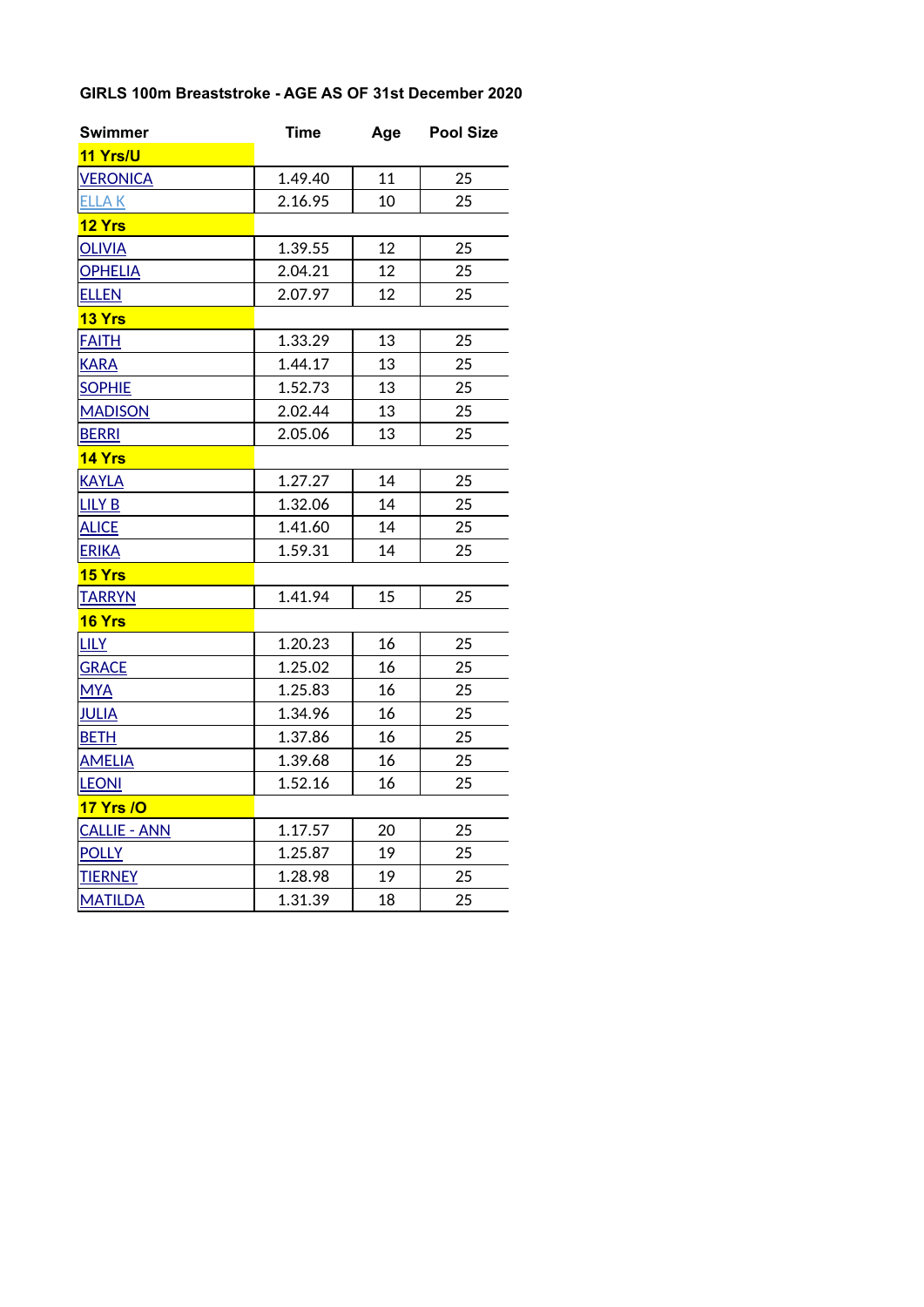### **BOYS 100m Free - AGE AS OF 31st December 2020**

| <b>Swimmer</b>   | <b>Time</b> | Age | <b>Pool Size</b> |
|------------------|-------------|-----|------------------|
| 11 Yrs/U         |             |     |                  |
| <b>CHARILE P</b> | 1.33.82     | 11  | 25               |
| 12 Yrs           |             |     |                  |
| <b>JACK</b>      | 1.51.26     | 12  | 25               |
| <b>13 Yrs</b>    |             |     |                  |
| <b>MAX</b>       | 1.10.57     | 13  | 25               |
| <b>SAMUAL</b>    | 1.15.53     | 13  | 25               |
| 14 Yrs           |             |     |                  |
| <b>JACK B</b>    | 1.30.73     | 14  | 25               |
| <b>15 Yrs</b>    |             |     |                  |
| <b>WILLIAM</b>   | 1.11.00     | 15  | 50               |
| <b>FREDDIE</b>   | 1.13.50     | 15  | 25               |
| <b>JAMES</b>     | 1.15.65     | 15  | 25               |
| <b>FRAISER</b>   | 1.18.62     | 15  | 25               |
| 16 Yrs           |             |     |                  |
| <b>JOSHUA</b>    | 1.00.50     | 16  | 25               |
| <b>JOE</b>       | 1.09.94     | 16  | 25               |
| 17 Yrs/O         |             |     |                  |
| <b>BRANDON</b>   | 53.39       | 17  | 25               |
| <b>RICHARD</b>   | 54.31       | 20  | 25               |
| <b>OLIVER</b>    | 55.41       | 20  | 25               |
| TOM              | 57.96       | 29  | 25               |
| <b>DAVID</b>     | 59.02       | 23  | 25               |
| <b>CAMERON</b>   | 1.03.36     | 19  | 25               |
| <b>CHARLIE</b>   | 1.05.48     | 17  | 25               |
|                  |             |     |                  |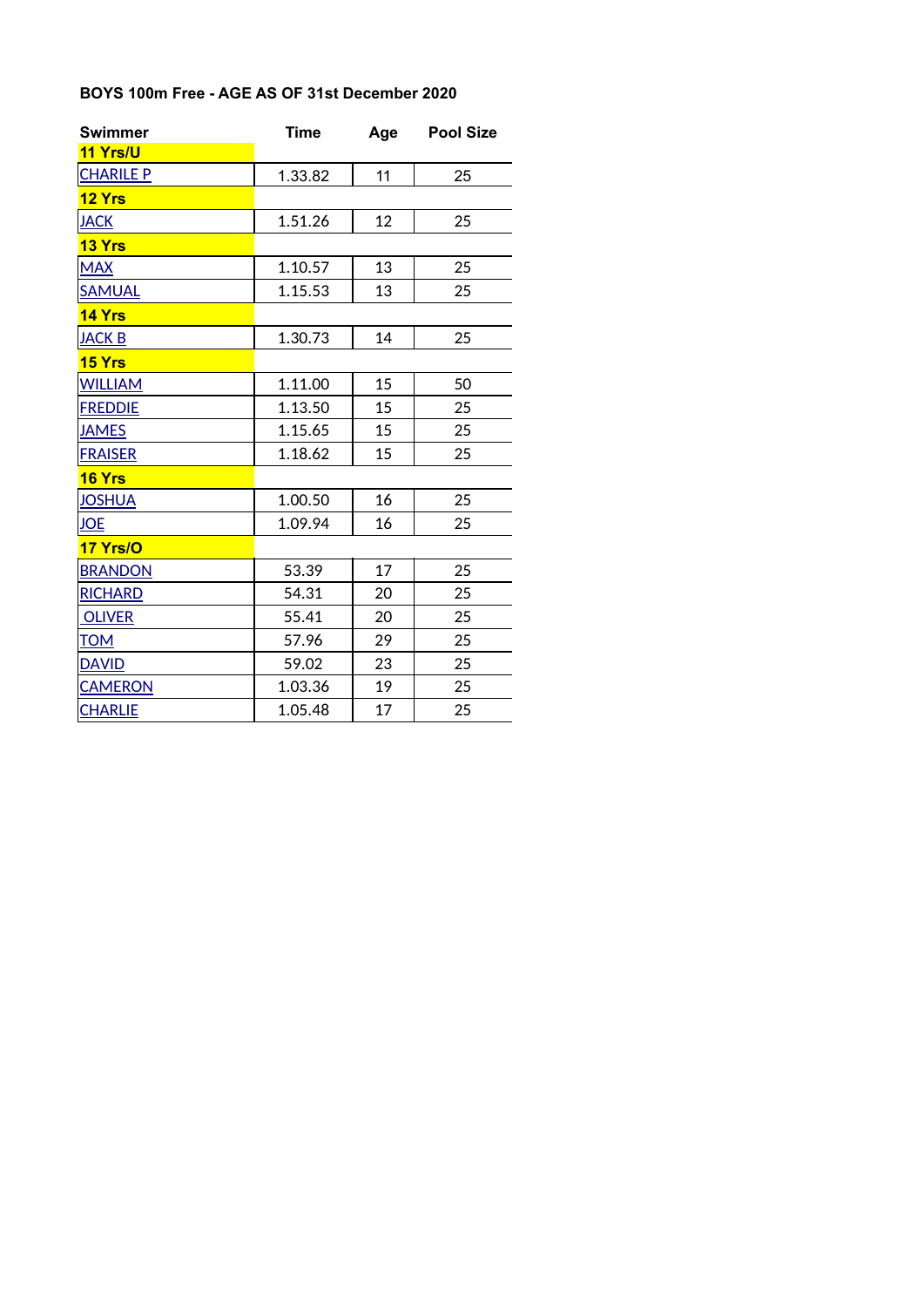### **GIRLS 100m Free - AGE AS OF 31st December 2020**

| <b>Swimmer</b>      | <b>Time</b> | Age | <b>Pool Size</b> |
|---------------------|-------------|-----|------------------|
| 11 Yrs/U            |             |     |                  |
| <b>CHLOE-ANN</b>    | 1.16.65     | 11  | 25               |
| <b>VERONICA</b>     | 1.32.79     | 11  | 25               |
| <b>CONNIE</b>       | 1.35.28     | 11  | 25               |
| 12 Yrs              |             |     |                  |
| <b>OPHELIA</b>      | 1.20.85     | 12  | 25               |
| <b>OLIVIA</b>       | 1.22.11     | 12  | 25               |
| <b>HOPE</b>         | 1.34.70     | 12  | 25               |
| <b>ELLEN</b>        | 2.11.68     | 12  | 25               |
| 13 Yrs              |             |     |                  |
| <b>KARA</b>         | 1.16.11     | 13  | 25               |
| <b>FAITH</b>        | 1.17.32     | 13  | 25               |
| <b>SOPHIE</b>       | 1.18.26     | 13  | 25               |
| <b>BERRI</b>        | 1.24.18     | 13  | 25               |
| <b>MADISON</b>      | 1.30.72     | 13  | 25               |
| 14 Yrs              |             |     |                  |
| <b>KAYLA</b>        | 1.07.31     | 14  | 25               |
| <b>ALICE</b>        | 1.11.23     | 14  | 25               |
| <b>LILY B</b>       | 1.18.09     | 14  | 25               |
| <b>ERIKA</b>        | 1.23.50     | 14  | 25               |
| 15 Yrs              |             |     |                  |
| <b>TARRYN</b>       | 1.15.45     | 15  | 25               |
| <b>CHLOE R</b>      | 1.28.00     | 15  | 25               |
| 16 Yrs              |             |     |                  |
| <b>LILY</b>         | 1.03.62     | 16  | 25               |
| <b>GRACE</b>        | 1.04.74     | 16  | 25               |
| <b>MYA</b>          | 1.05.27     | 16  | 25               |
| <b>LEONI</b>        | 1.11.44     | 16  | 25               |
| <b>JULIA</b>        | 1.12.03     | 16  | 25               |
| <b>AMELIA</b>       | 1.12.20     | 16  | 25               |
| <b>BETH</b>         | 1.21.65     | 16  | 25               |
| <b>17 Yrs /O</b>    |             |     |                  |
| <b>CALLIE - ANN</b> | 58.12       | 20  | 25               |
| <b>LEIGHA</b>       | 1.01.15     | 23  | 25               |
| <b>MATILDA</b>      | 1.02.28     | 18  | 25               |
| <b>JODIE</b>        | 1.02.60     | 22  | 25               |
| <b>TIERNEY</b>      | 1.05.18     | 19  | 25               |
| <b>POLLY</b>        | 1.14.10     | 19  | 25               |
|                     |             |     |                  |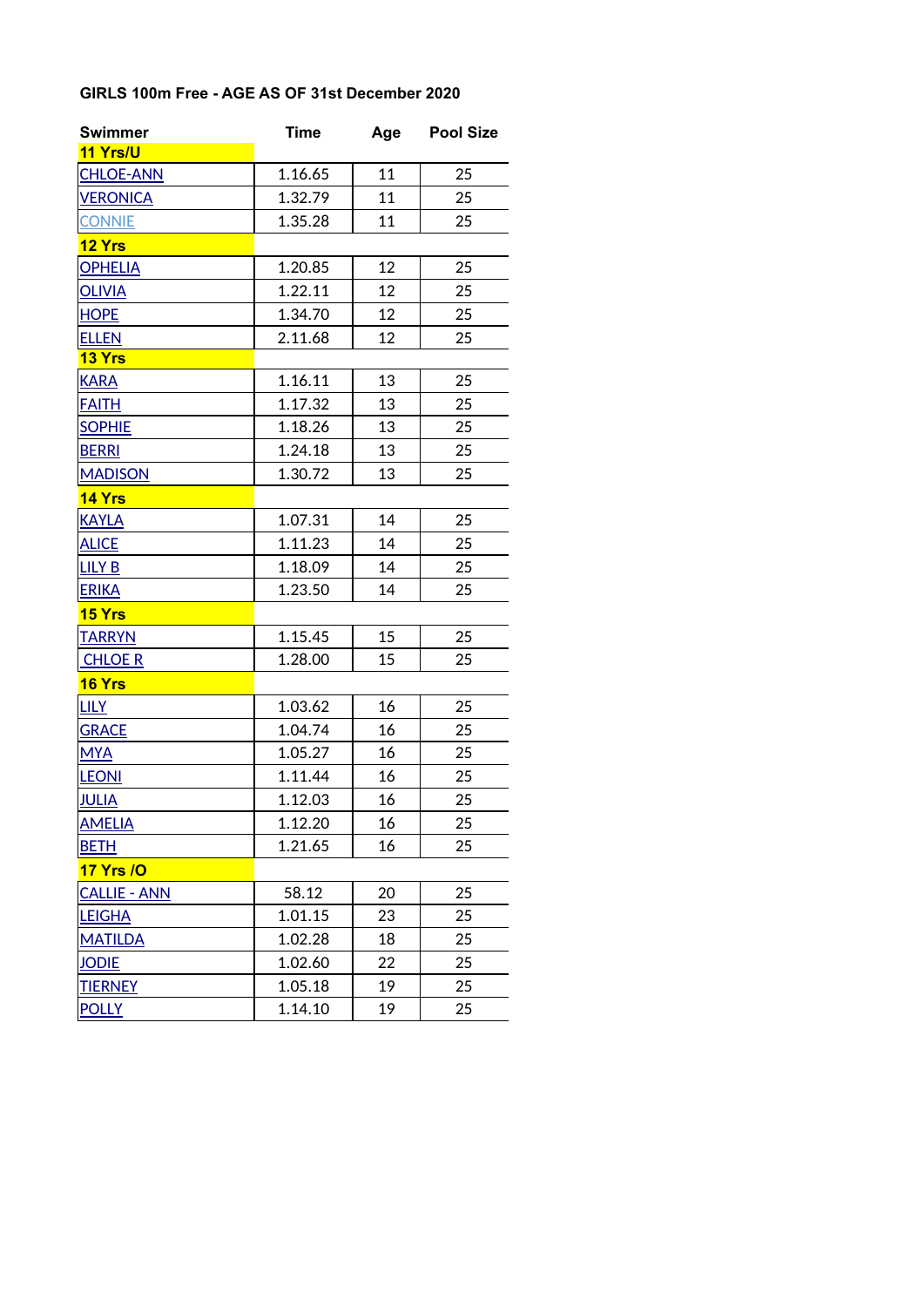## **BOYS 100m I.M - AGE AS OF 31st December 2020**

| <b>Swimmer</b>    | <b>Time</b> | Age | <b>Pool Size</b> |
|-------------------|-------------|-----|------------------|
| 11 Yrs /U         |             |     |                  |
| <b>ARCHIE</b>     | 1.48.80     | 10  | 25               |
| <b>FINLEY</b>     | 1.57.88     | 10  | 25               |
| <b>13 Yrs</b>     |             |     |                  |
| <b>MAX</b>        | 1.19.10     | 13  | 25               |
| <b>AADHITHYAN</b> | 2.00.56     | 13  | 25               |
| 14 Yrs            |             |     |                  |
| <b>JACK B</b>     | 1.37.29     | 14  | 25               |
| <b>15 Yrs</b>     |             |     |                  |
| <b>WILLIAM</b>    | 1.22.13     | 15  | 25               |
| <b>FREDDIE</b>    | 1.23.38     | 15  | 25               |
| <b>JAMES</b>      | 1.24.38     | 15  | 25               |
| <b>FRAISER</b>    | 1.33.41     | 15  | 25               |
| <b>16 Yrs</b>     |             |     |                  |
| <b>JOSHUA</b>     | 1.09.30     | 16  | 25               |
| 17 Yrs/O          |             |     |                  |
| <b>RICHARD</b>    | 1.00.32     | 20  | 25               |
| <b>BRANDON</b>    | 1.00.72     | 17  | 25               |
| <b>OLIVER</b>     | 1.07.96     | 20  | 25               |
| <b>CHARLIE</b>    | 1.13.87     | 17  | 25               |
| <b>CAMERON</b>    | 1.13.91     | 16  | 25               |
| <b>DAVID</b>      | 1.14.85     | 23  | 25               |